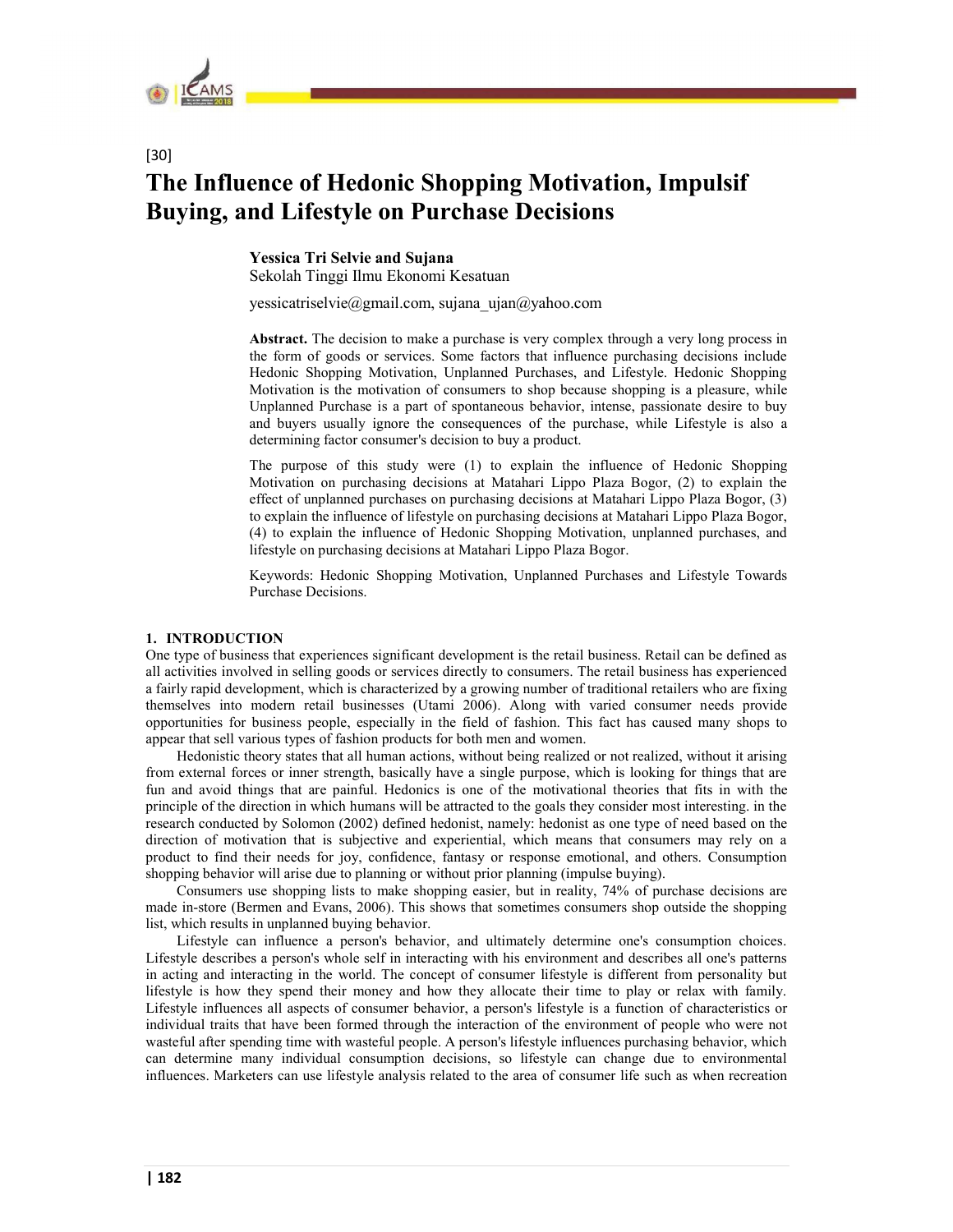

outside the home (buying various types of products). In addition, marketers can also study general lifestyle patterns of a population.

The decision to make a purchase is very complex through a very long process. Basically the decision to do always appears and begins with a sense of curiosity about the need for a product, either in the form of goods or services.

Matahari department store is a shopping center that sells a variety of style needs consisting of children's clothing, women, men, shoes, bags, perfumes, and various other style needs, these shopping places are in various cities in Indonesia. Matahari Department Store has become one of the biggest fashion retail groups in the country. Various types of clothing provided by Matahari Department Store are classy products. In addition, Matahari Department Store also provides good service and affordable prices for the Indonesian people.

Phenomenon according to the results of the author's interview with 30 respondents of STIE Kesatuan Bogor students, from the results of 16 people stated that shopping at Matahari Department Store Lippo Plaza did not fulfill their lifestyle because the items they sold were relatively cheap and not quality and did not meet their lifestyle and hedonic and for various reasons because there are currently better malls in the city of Bogor and 14 respondents stated that shopping at Matahari Department store Lppo plaza meets their needs at prices that are balanced with the quality of goods sold because their lifestyle is not determined by the price of the items purchased, because some think that their lifestyle is not determined by the price and superiority of expensive goods.

#### 2. RESEARCH METHOD

The research methodology used in this study is descriptive method and quantitative method. With this method the researcher examines the extent of the role of hedonic shopping motivation, unplanned purchases and lifestyle to purchasing decisions at Matahari Department Store. this method researchers do a comparison between theory and practice / facts in the field. As well as estimating the amount of influence quantitatively from changes in one or several other events, using statistical analysis tools. Data processing with quantitative analysis through several stages.

Descriptive method is a method of data collection in this study using a questionnaire, namely data collection techniques carried out by giving a set of questions or written statements to respondents to be answered (Sugiyono: 2007). Measurement Scale for all indicators in each variable using a Likert scale (scale 1 to 5) starting from Strongly Disagree (STS) to Strongly Agree (SS). This measurement scale means that if the value is getting closer to 1 it means more disagree. Conversely, if it is getting closer to number 5 it means more agree.

Quantitative method is quantitative analysis is a method of analysis with numbers that can be calculated or measured. Quantitative analysis is intended to estimate the amount of influence quantitatively from changes in one or several other events, using statistical analysis tools. Data processing with quantitative analysis through several stages.

Data sources that can be applied to this thesis research consist of two types, namely primary data and secondary data.

Primary data was obtained directly from the research object in the form of opinions from research respondents who had made a purchase decision at Matahari Department Store Lippo Plaza Bogor. Whereas secondary data is obtained indirectly about the object studied through intermediary media in the form of websites owned by the Sun itself but obtained indirectly.

Data collection methods conducted in this study are:

1. Interview

2. Observation.

3. Documentation

The analytical method used by researchers is statistical data analysis that compares the results of the research with the calculations made on the data whether the results are positive and significant or even the opposite.

#### 3. RESULTS AND DUSCUSSION

Based on the results of questionnaires and processing of questionnaire data using the SPSS program that has been done, then the discussion of the research hypothesis which states that hedonic shopping motivation has a positive and significant effect on purchasing decisions, this study proves the theory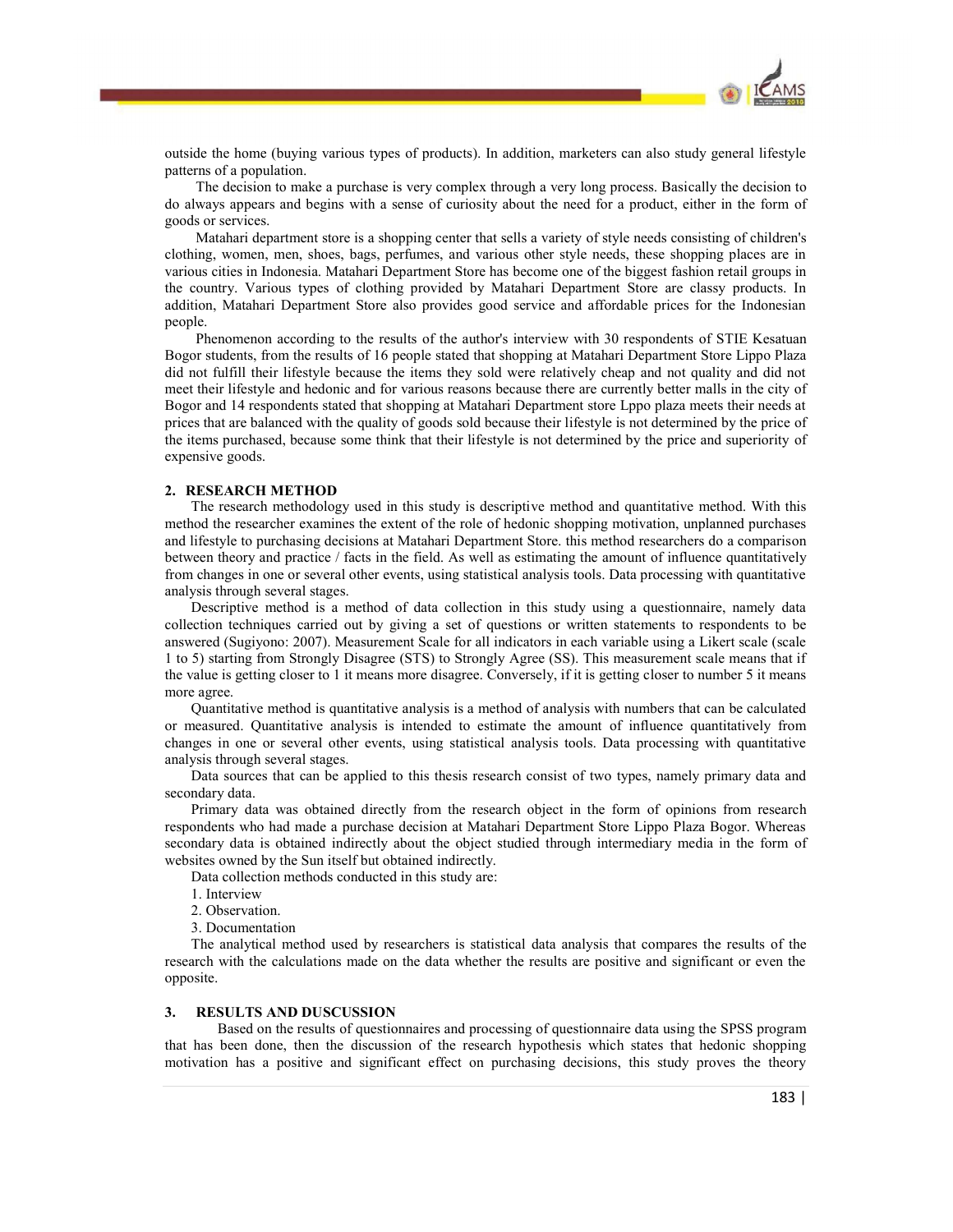

presented by Utami (2010) states that hedonic shopping motivation is activity obtains information about availability of options, characteristics and details of transactions at a retail store and activity of obtaining goods and services. In shopping, consumers are not only interested in the quality and price of a product but are also interested in the quality of a store.

## A. Hedonic Shopping Motivation of Purchase Decisions

Research shows the relationship between hedonic shopping motivation towards purchase decisions can be accepted, this is indicated by the t-count value of 2.697 which is greater than t-table 1.66 and is supported by a significance value of 0.008 smaller than 0.05 which is a significant effect on purchasing decisions that have been processed by SPSS.

## B. Unplanned Purchases of Purchase Decisions

In the study showed the relationship between adiafora culture to purchase decisions can be accepted, this is indicated by the t-count value of 12.948 which is greater than the t-table 1.66 and supported by a significance value of 0.000 smaller than 0.05 which is a significant effect on purchasing decisions that have been processed by SPSS.

## C. Influence of Lifestyle on Purchase Decisions

In the study shows the relationship between adiafora culture to purchase decisions can be accepted, this is indicated by the t-value of 5.098 which is greater than the t-table 1.66 and supported by a significance value of 0.000 smaller than 0.05 which is a significant effect on purchasing decisions that have been processed by SPSS.

# 4. CONCLUSION

Based on the results of the research described in the previous chapters regarding the influence of Hedonic Shopping Motivation, Unplanned Purchases, and Lifestyle on Purchase Decisions at Matahari Lippo Plaza Department Store, conclusions can be drawn as a result of the findings and testing of research results as follows:

- 1. Hedonic shopping motivation, unplanned purchases and lifestyles together influence simultaneously purchasing decisions
- 2. Hedonic shopping motivation partially has a positive influence on purchasing decisions.
- 3. Unplanned Purchases partially have a positive influence on purchasing decisions.
- 4. Lifestyle partially has a positive influence on purchasing decisions.

# 5. SUGGESTIONS

Based on the conclusions that have been raised, then given some suggestions that are expected to increase customer satisfaction, as for the suggestions given to the company are as follows:

- 1. Lippo Plaza's Matahari Department Store must pay more attention to the products that will be seen by consumers. It is not permissible to sell goods that are damaged or damaged in contrast to display items because it will be a bad impact for consumers who have believed in the Matahari Department Store Lippo Plaza, therefore, spg or spb must control each product more.
- 2. Matahari Department Store Lippo Plaza Must provide goods that are balanced with the price of the product to be purchased and give a positive impression when the product is purchased in accordance with the quality of the goods when used, and give discounts or discounts for each purchase.
- 3. Matahari Department Store Lippo Plaza must often promote to increase customer loyalty to the Matahari Lippo Store Department, such as giving 1 free brochure, buying 1 for shopping or giving discounts.
- 4. It is recommended to the Matahari Department Store Lippo Plaza to introduce more new products so that people can easily find out when they come to Matahari Department Store Lippo Plaza.

# **REFERENCES**